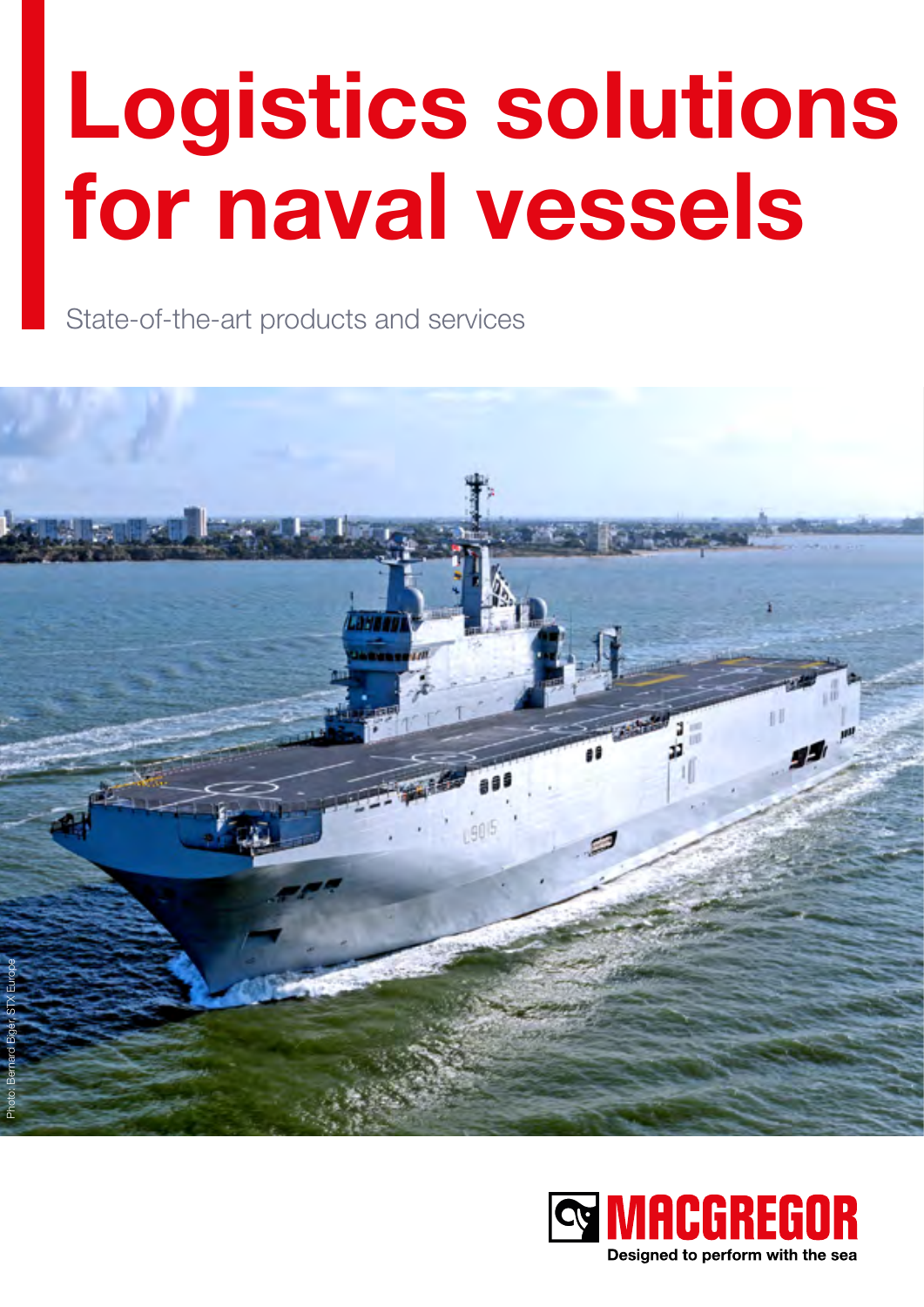Naval ships need reliable cargo handling systems that will enable them to fulfil their intended mission in a fast, safe, efficient manner.

MacGregor offers integrated cargo flow solutions which optimise and enhance the functionality of your ship's cargo profile. This benefits its productivity, environmental impact and profitable service lifetime.

MacGregor equipment is installed on more than 250 ships deployed by the world's navies, as well as on 30,000 ships in the world's merchant fleets. Our robust and reliable equipment and systems incorporate innovative technology and will not let you down in challenging situations.

Early in the design process, before the final general arrangement plans have been decided, we can offer preliminary studies and engineering services. Based on the specified requirements and deployment needs, we can then supply ramps, doors, lifting platforms, hatch covers, cranes, lashing equipment, winches and offshore systems as an integrated solution.

MacGregor is a global company with facilities located near ports worldwide. This is the beginning of a life-long partnership. Once the vessel is in service, we aim to provide lifetime support in the form of maintenance and service solutions that ensure the operative availability and reliability of the equipment.

Throughout the ship's lifetime we can modernise and convert the original solution to optimise the performance to match changing needs.

## **Throughout the lifetime of your ship**





#### **Risk-free solutions, well-proven in commercial operation**

MacGregor's long experience in turnkey supplies of shipboard cargo handling solutions, provides the essential reliability, cost efficiency and time savings in the most demanding projects. Robust and reliable MacGregor equipment incorporates innovative technology and have a long track record of operational availability and reliability.

### **State-of-the-art products**

All engineering products and solutions are proven extensively in commercial operation and are adapted for naval applications. Current solutions include the best characteristics of previous generations, combined with innovative technology to meet today's needs for higher efficiency and lower environmental impact.

We have equipped a growing number of the navy-owned and operated fleets and a majority of the specially equipped merchant vessels. The navies concerned know that by stipulating MacGregor's equipment they will be using state-ofthe-art equipment from the world's leading supplier.

It is our aim to benefit our customers by driving innovation and taking the lead in further developing safe, energy efficient and sustainable products and solutions.

### **Low life-cycle cost and lifetime support**

We believe that the value of our products and services is not confined to their ability to function well; it extends to their through-life performance, reliability and managed costs, achieved through quality assurance on a global scale.

We have the know-how, the resources, the experience and understanding of naval procedures to meet naval quality requirements. We work closely with shipowners, shipyards, port authorities, suppliers and consultants in designing complete solutions that define all functionalities of a purpose-built ship.

### **Safety and product quality**

Being the market leader, MacGregor's ship experts are invited by national authorities and classification societies to use its expertise, gained from numerous installations, to develop and evaluate new rules and regulations.

As we are actively engaging us in considering all safety issues, the equipment will incorporate a number of safety features and high quality components.

Product quality is ensured by working in close cooperation and having longestablished trading relationships with selected qualified sub-contractor partners.

### **Worldwide ISO certification**

All in-house processes are certified to ISO 9001:2008 standards and we have worldwide ISO certification, including all product lines and service centres. In Sweden and at our offshore facilities in China and Singapore, we are also certified to ISO 14000:2004 environmental management system and OHSAS 18001:2008 occupational health and safety management system standards. Our quality assurance covers both in-house and sub-contractors' activities.

#### **Integrated Logistics Support (ILS)**

We supply various ILS modules to ensure optimal cost effectiveness, by integrating and influencing design decisions from an equipments dependability, service and lifetime perspective. These ILS elements are developed in cooperation with the customer and end-user, to ensure an optimal system solution.

#### **Energy efficient electric drives**

Electrically-driven MacGregor products are energy efficient, easy and safe to use and environmentally-friendly.

#### **Global presence, local service 24/7**

Our global network of trained engineers and service personnel, available 24/7, can provide 100 percent level of support readiness, which can be of decisive importance to naval operations.

## Strategic reasons to choose MacGregor's solutions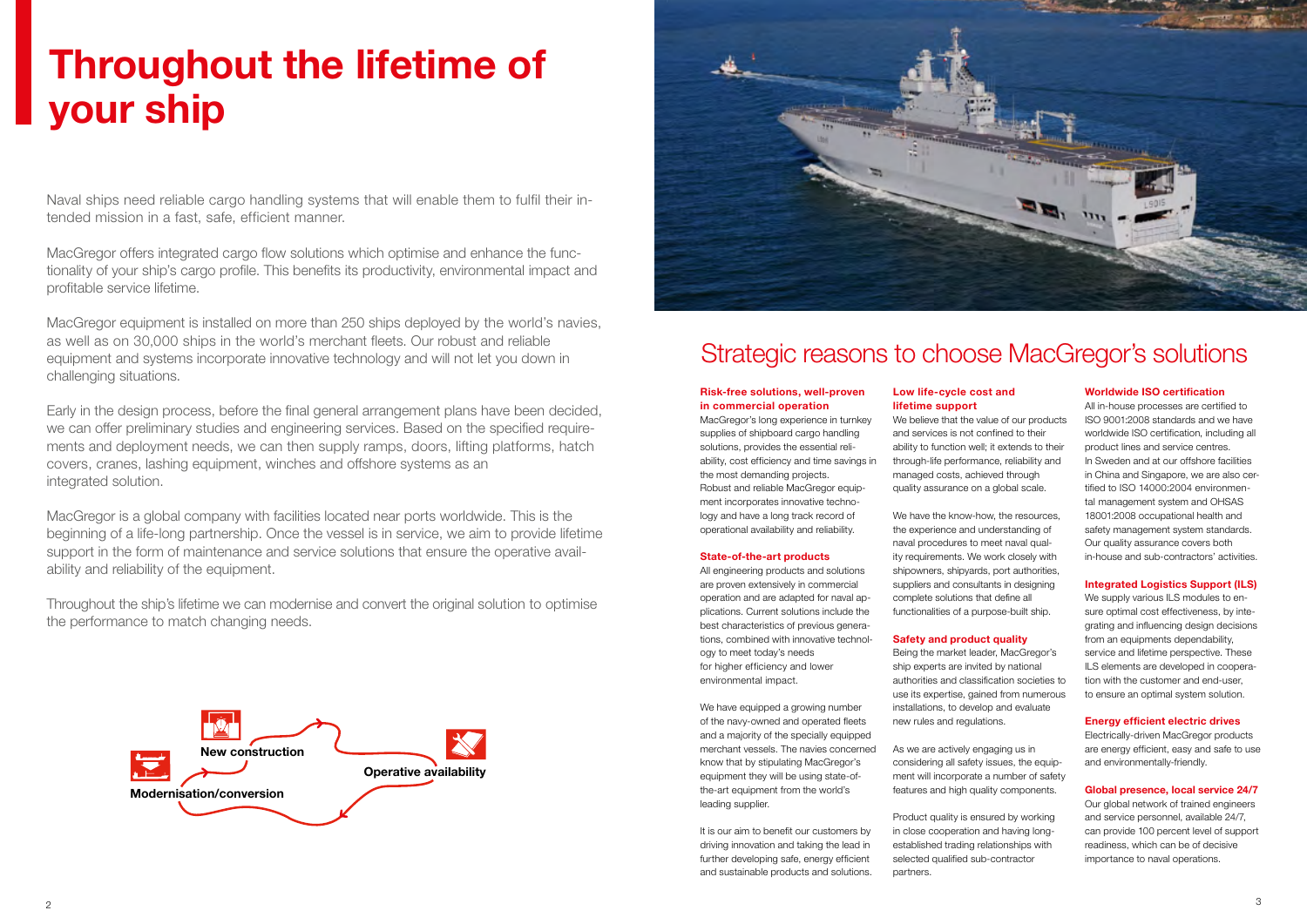## **Dedicated to the needs of the world's navies and coast guards**

Being the market leader, we have a reputation for engineering excellence, acquired during more than 75 years in the business. The most well-planned and efficient cargo handling solutions are ensured by involving MacGregor's cargo handling experts at an early planning stage.



*An RHIB launch and recovery system*



*The Test Article Vehicle Transfer System (TAVTS) demonstrates transfer of vehicles between ships at sea*

## Cutting-edge technology

We are always on the forefront of developing high reliability equipment and our R&D experts continue to develop innovative solutions that incorporate innovative technology.

### **Launch and recovery system**

One example is the RHIB launch and recovery system onboard the Littoral Surface Craft Experimental, *Sea Fighter,* formerly *X-Craft*. A multi-purpose stern ramp and cradle system allows manned and unmanned surface and sub-surface vehicles, such as a Rigid-Hull Inflatable Boat (RHIB), to be launched and recovered.

### **Ramp and heave-compensation technology**

Another example is the innovative MacGregor Test Article Vehicle Transfer System (TAVTS) for the US Navy, used to demonstrate the transfer of military vehicles between ships at sea, as part of the Sea Basing strategy.

The delivery included a self-deploying ramp system and a self-deploying side port platform. A dynamic positioning system allows the vessel to hold a specified position and orientation alongside another ship while underway, within a defined tolerance.

Heave compensation mode is employed and laser sensors measure and maintain the spatial and correct relationship between the ramp foot and the platform. During US Navy's full-scale sea trials, personnel and vehicles such as a 70-tonne battle tank were successfully transferred between the ships in high Sea State 3 and low Sea State 4.

#### **Clean seas and efficient ships**

Energy-efficient electric drives use less energy than hydraulically operated equivalents. They are easy to install, monitor and service and eliminate the risk of hydraulic oli leaks that can pollute the sea and damage cargo.

### **Electric drive product portfolio**

- Cranes
- MacRack side-rolling hatch covers
- Winches
- RoRo equipment: stern quarter and stern ramps, side ramps, internal ramps, lifting/loading platforms and shell doors
- No oil pollution or damage to cargo by hydraulic oil
- Energy savings as no continuous running is needed
- Maintenance-friendly
- Easy to operate, monitor and service
- Time, money and energy is saved while shipbuilding; it is easier to install electrical cable than piping and no pump units are needed.
- No flushing work is required
- No need for high-pressure hydraulic skills
- No pump units are needed
- Easy installation, reduced initial cost

Electric motors, gears, actuators and winches replace their equivalent hydraulic components and therefore eliminate hydraulic oil leaks.

## **Innovative energy efficient electrically-driven solutions**

Electric drives has received an increasing interest of navies from around the world, and represent proven, mainstream technology with a solid history of operational reliability and performance. Environmental benefits are energy savings, the elimination of hydraulic oil leaks, safe operation and easier monitoring.



Electric drives only run when the equipment is manoeuvred, whereas hydraulic drives require continuous pump operation.

#### **Reduced energy consumption**

Electrically-driven systems are not affected by pressure drops within the piping system. It is possible to feed power back into the ship's power supply when larger winches, such as those found on quarter ramps, lower heavy loads.

### **Easy to service**

Electric drives are easy to monitor and service. When using all electric components, onboard montoring systems (OMS) make diagnostic fault-finding easy. The equipment can be linked to remote diagnostic systems

(RSD) to provide continuous data input for round the clock analysis. The 'health' of a piece of equipment can be assessed at any time. In addition, the electromagnetic brake of an electric motor experiences virtually no wear because it activates at almost zero speed. This makes electric drive almost maintenance-free.

#### **Ease of operation**

Quiet technology with smooth, stepless speed control over a wide range delivers precise operation. Automated speed-up and slow-down functions contribute to easy operation. Routine inspections are simplified by the nature of the machinery.

#### **Benefits**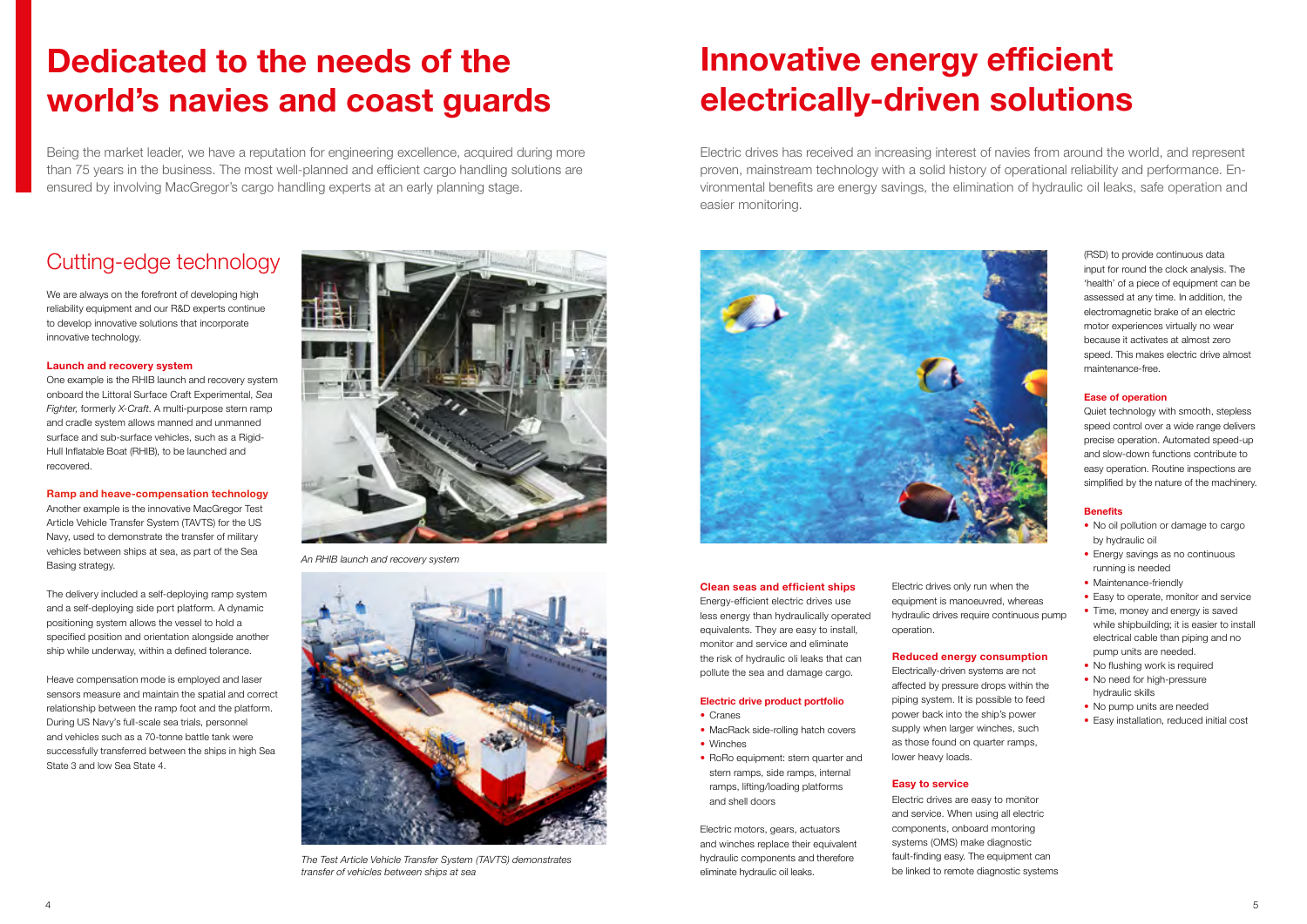## **Complete project packages**

Consult us for the entire scope of your project and save time and costs. We have the flexibility to adapt our organisation to your needs. MacGregor products can be purchased in a variety of forms, ranging from the design and supply of key components to complete deliveries on a turnkey basis.

Complete deliveries are the most cost-efficient solution from an installation and commissioning point of view. It simplifies the shipbuilding process for the shipowner and shipyard. Tailor-made MacGregor equipment can be supplied as an efficient and optimised solution package that includes the design, installation, commissioning, service, spare parts and crew training. The benefits are considerable.

Our crane product portfolio covers all the cargo-handling demands of the marine and offshore industries. Being a worldleading cargo crane supplier with extensive experience and know-how, we have over the years designed and successfully introduced a wide range of MacGregor crane types suitable for a variety of challenging operations, such as rough seas, subsea, ship-to-ship, rescue, high sea states and heavy loads.

Where appropriate, cranes are equipped with active heave compensation systems that enable modern subsea vessels to continue working under adverse weather conditions.

#### **Shipboard cranes**

Luffing, knuckle-jib and telescoping-type shipboard cranes are designed for safe and accurate deck lifts on board ships and offshore installations, and cargo handling within harbours. The cranes are delivered with the appropriate safe working loads and various slew bearing dimensions and pedestal heights to accommodate operational requirements and industry regulations.

MacGregor shipboard cranes can be mounted on a CRV (cargo-rail vehicle) trolley system, which enables them to travel along the cargo rail covering the entire length of the aft deck on offshore vessels. These cranes can also be fitted with various manipulators for specific deck operations. Robust and extremely smooth to control via remote control system, our cranes give the operator a new tool for safer deck operations.

### Cranes for challenging operations



*Cargo rail crane outfitted with a deck handling manipulator for safer and more flexible operations on the aft deck*

Similar sensors are placed on the target vessel and APC uses motion data from both vessels to make cargo landing and lifting operations as smooth and safe as possible. APC can be used with or without RBTS/IRBTS.



*Two sets of twin cranes in a quadralift team operation*

#### **Sea State cranes**

Higher sea states often create problems during operations at sea. Sometimes it is not enough having a skilled crane operator to cope with them; this can endanger the safety of employees and cargo. A number of our systems can be used to simplify loading and offloading during difficult sea conditions. The systems, well adapted to work on US Navy vessels, are divided into three modes: RBTS, IRBTS and NAPA.

#### **Rider Block Tagline System (RBTS)**

RBTS is an anti-pendulation system that reduces the amplitude of load oscillations. The system can also be used to move the cargo closer to the crane, which can prove to be a helpful tool for accurate load positioning.

The RBTS uses a rider block, which is controlled by winches. The block lowers the effective position of the crane top, resulting in a shorter pendulum length and providing the crane operator with the opportunity to remove the load from resonance frequencies.

### **Integrated Rider Block Tagline System (IRBTS)**

A crane with RBTS has five degrees of freedom. To minimise steering complexity for the crane operator, by reducing the crane's degrees of

freedom to three, an IRBTS can be used instead of an RBTS. The IRBTS is a further development of the Rider Block Tagline System and has an integrated built-in intelligence that automatically controls the rider block.

#### **Anti Pendulation Control (APC)**

The most advanced system, APC, takes the anti-pendulation systems to a higher level by using a set of motion sensors to detect and prevent pendulations induced by sea motion and other forces. The sensors can detect

*A Sea State crane*



*MacGregor's unique cargo handling aid cancels out swing motions when cranes are transferring cargo between moving or stationary locations*

movements of both the crane and the load. Another important feature of APC is its ability to compensate for ship motions in other vessels during ship-toship operations.

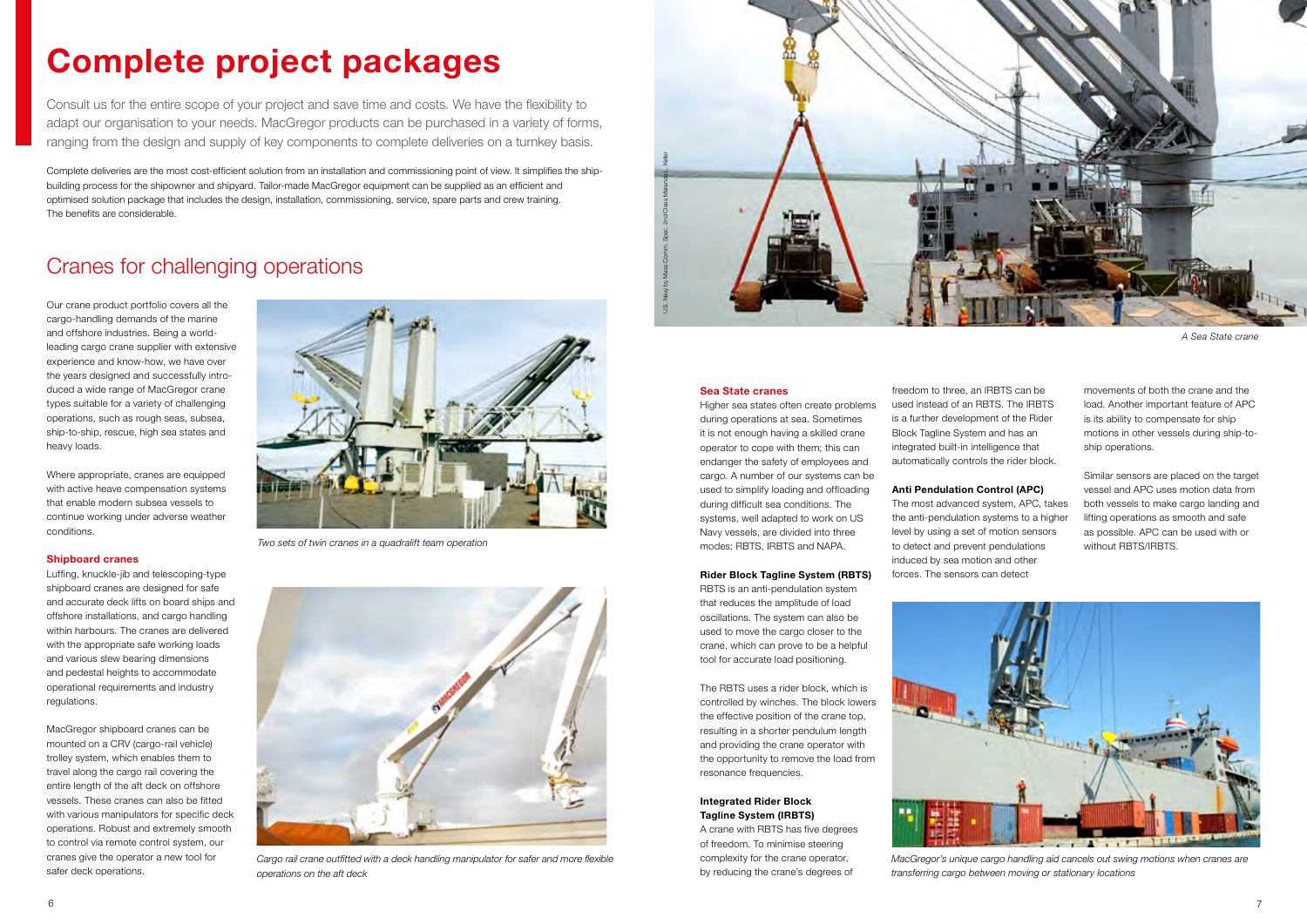

*Rescue davits are designed for easy installation, efficient space utilisation and reliable, long-time operations in severe conditions*



*LARS expand the operational weather window in the harshest environments*

#### **Winches**

The standard designs of MacGregor winches with up to 600 tonnes line pull are based on extensive experience of winches for offshore, subsea and marine operations.

Power packs and control systems are normally supplied as a complete package together with our winches, windlasses, capstans and shark jaw tow pins.

Although usually equipped with hydraulic motors, the equipment can be supplied with electrical drives. All MacGregor winch systems are designed in compliance with classification rules and standards.

- Fibre rope handling systems for ultra deepwater operations
- Module handling systems
- A-frames

You will find that our innovative offshore solutions will help you accomplish your mission in the toughest environments and will withstand any challenge as your operations take you to colder climates, greater depths and rougher seas. MacGregor's equipment is designed to meet offshore needs and ensures smooth and efficient operations.

- Cranes: Active Heave Compensation (AHC) subsea, rescue and marine shipboard cranes
- Rescue davits
- Deck handling equipment
- Launch-and-recovery systems (LARS) for remotely operated vehicles (ROVs)/ remotely operated tools (ROTs)
- Winches: Umbilical and Advanced winch systems for anchor handling, towing and mooring

### Offshore equipment

#### **Active heave compensated subsea cranes**

Our subsea cranes of active boost or semi-active type are designed for accurate subsea lifts in harshest of environments worldwide. Active heave compensation, auto-tension and auxiliary winch and tugger winch functions are integrated within a powerful and intuitive control system, assuring precision and safety of critical operations. The cranes may be designed to handle loads up to 1200 tonnes at depths down to 4000 meters (HPU and winch may be placed below deck). Numerous other functions and options are available.

#### **Rescue davits**

Rescue and workboat davits, including pivoting and telescop-ing types, are available for handling small or large daughter craft including MOB and other rescue boats.

SOLAS approved davits incorporate emergency backup power systems for guaranteed operation even during dead-ship conditions. Davits can make use of optional shock absorbers, heave compensation and/or constant tension features for safer handling in severe weather conditions and for heavy boats. An associated towing boom — slewing, luffing or telescoping — with optional jigger winch keeps the boat under control during launch and recovery.



*An anchor handling winch.*

#### **Launch and Recovery Systems**

MacGregor offers a comprehensive portfolio of Launch and Recovery Systems (LARS) for all types of ROV/Ts in service today.

We offer portable, overhead and deckmounted A-frames and moonpoolbased LARS systems. These robust and accurate systems enable safe operation of heavy tools in adverse weather conditions of -20°C to +40°C and sea states up to Hs6 at unlimited depths (exceeding 6,000m).

In addition, we offer a wide range of optional equipment and provide tailormade solutions in accordance with client's specifications to accommodate any ROV/T.



#### **A-Frames**

We supply a complete range of selfcontained and self-erecting A-Frames with capacity of up to 800 tonnes. A-Frames are available in centre-rigged, side-rigged, knuckle-jib and telescopic versions. They may include winches and pendulum dampening scissor frames.

A-Frames can be either side- or sternmounted. They are designed for a variety of load handling operations offshore, such as launch and recovery of special equipment, ploughing and trenching, deep ocean scientific operations and missions in hazardous environments.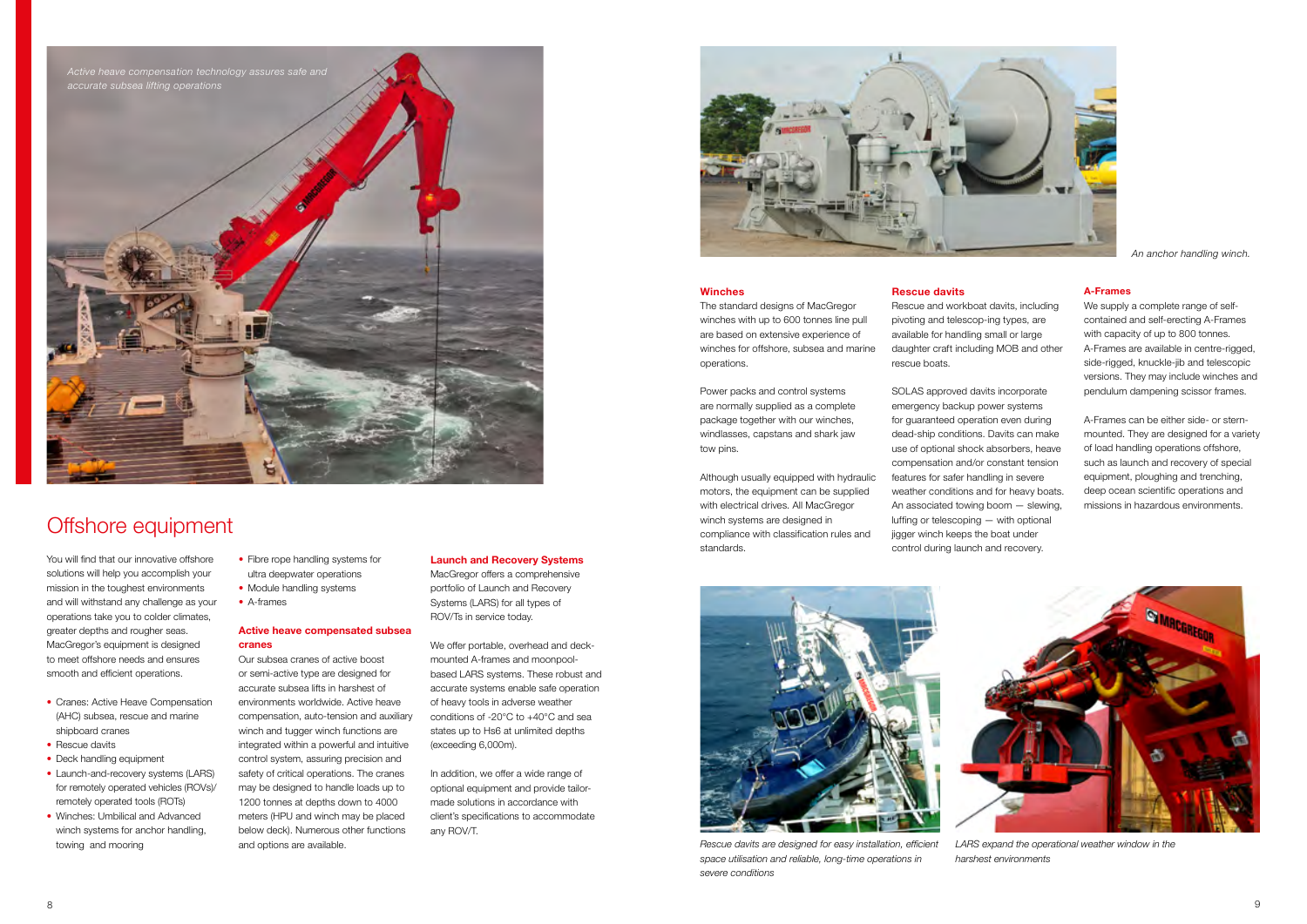

*A helicopter lifting platform on board Landing Helicopter Dock (LHD) Dixmude BPC3. A hangar door*



### **RoRo equipment**

We focus on innovative RoRo cargo access solutions to secure ship integrity and increase mission flexibility:

- Side, bow and stern ramps/doors
- Submersible stern ramps
- Ramp-to-ramp marrying
- Ship-to-ship transfer systems
- Internal doors
- Internal ramp covers
- Internal hoistable ramps
- Lifting platforms for helicopters and cargo
- Turntables.





*An internal hoistable ramp*





*The side ramp on board Landing Helicopter Dock (LHD) HMAS Canberra that provide access for 65-tonne vehicles*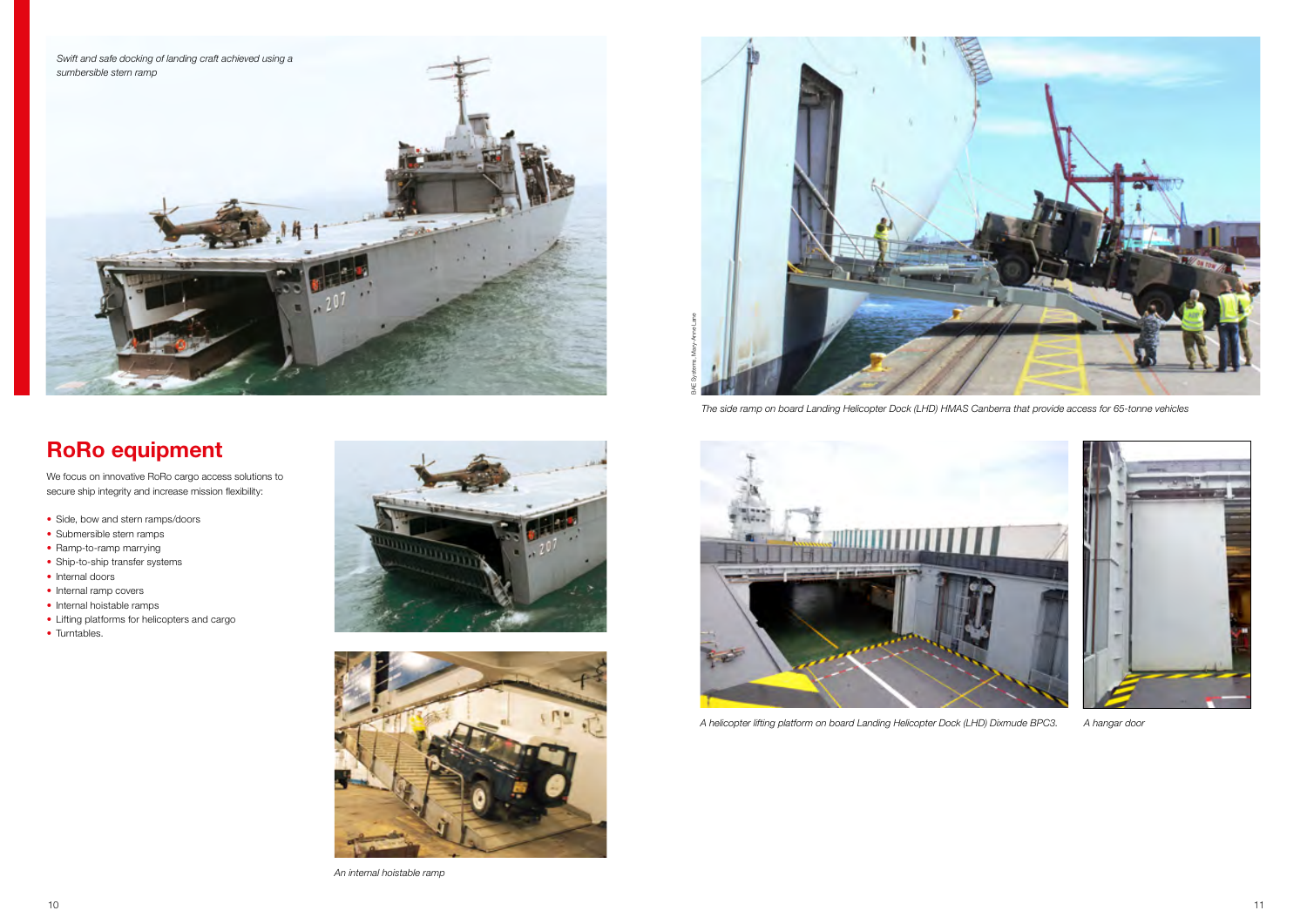MacGregor's modernisation solutions are a cost-effective way of enhancing or modifying ships to meet changing market requirements. It can be a retrofit or an upgrade; replacement, addition or alteration of an existing cargo flow system.

Our know-how and global presence ensure short lead times and rapid completion of all projects and turnkey delivery, from the smallest alteration to a complete conversion.

Especially appointed conversion teams utilise our global resources for efficient project execution.

#### **Modernisation**

We have the expertise and the resources to upgrade outdated cargo flow equipment to the latest performance standards.

#### **Conversions**

Our comprehensive turnkey conversion packages adapt, enhance, or change the original design of the ship and the functionality of the system, re-designing it to meet changing deployment requirements and extending the lifetime of your equipment. We take full responsibility for the design, materials and installation of our conversion deliveries.

## **Convert to adapt to new needs**

They may involve a complete turnkey delivery including an initial study, technical solutions, design, manufacture and installation.

Conversions are carefully pre-planned operations. They will be carried out with minimum effect on ships' schedules and they will be performed in the shortest time possible to reduce the ship's offhire period.

Even if most of the work has to be carried out in port or at the shipyard, our resources allow conversions to be carried out at sea.



*MacGregor sliding bulkhead doors fulfil SOLAS requirements onboard RFA Argus.*

MacGregor hatch covers are safe and cost-effective, offering long service lifetimes, with low maintenance costs.

Weathertightness is assured and strong emphasis is placed on manufacturing covers with either corrosion-free or easily replaceable components.

MacGregor hatch cover types:

- lift-away
- standard folding
- multi-folding
- side-rolling
- stacking
- tweendecks
- pivoting
- movable bulkheads.



*Hatch covers must meet two principal requirements: safety and ease of cargo handling operations* 

### Hatch covers Lashing systems

A full range of MacGregor lashing systems for naval ships of all types is available.